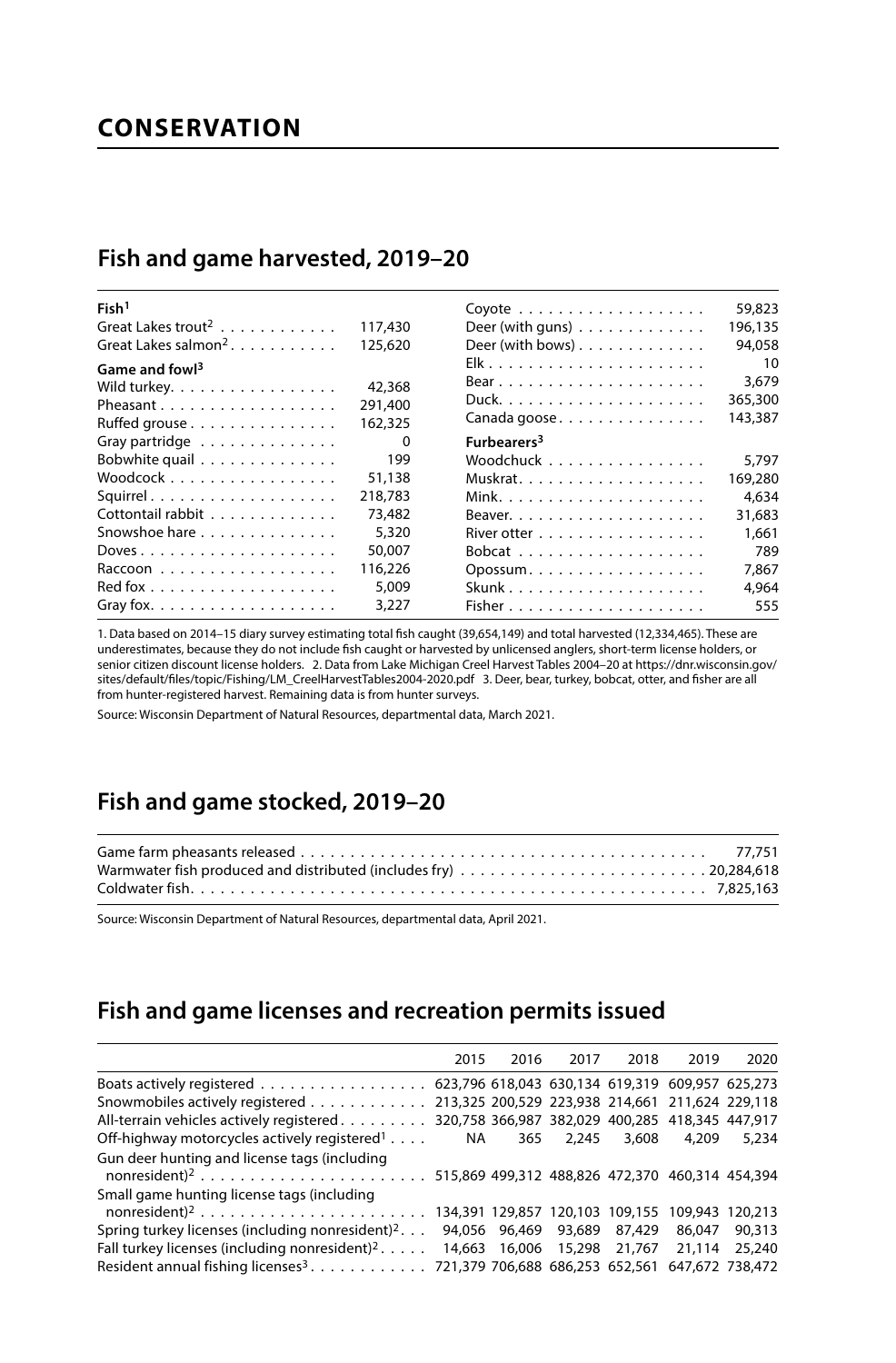## Fish and game licenses and recreation permits issued, continued

|                                              | 2015            | 2016    | 2017                            | 2018    | 2019    | 2020            |
|----------------------------------------------|-----------------|---------|---------------------------------|---------|---------|-----------------|
| Resident husband and wife fishing licenses   |                 |         | 211,439 196,332 190,994 187,471 |         |         | 179.962 201.922 |
| 1-day resident fishing licenses.             | 8.290           | 8,784   | 10,566                          | 9,767   | 9.616   | 10,912          |
| Nonresident annual fishing licenses          | 114,847         | 120,309 | 120,563                         | 113,594 | 113,380 | 132,288         |
| Nonresident family annual fishing licenses   | 64,706          | 57,530  | 54,324                          | 53,548  | 53,080  | 58,883          |
| 15-day nonresident family fishing licenses   | 31,142          | 25,780  | 23,282                          | 22,424  | 22,109  | 21,082          |
| 15-day nonresident fishing licenses          | 24.087          | 24,888  | 24,956                          | 24.973  | 24,326  | 22,622          |
| 4-day nonresident fishing licenses           | 56,896          | 52,670  | 52,288                          | 51,184  | 50,804  | 46,555          |
| 1-day nonresident fishing licenses           | 63,811          | 61.116  | 64,394                          | 60.211  | 59.675  | 58,926          |
|                                              | 48,770          | 46,144  | 44,567                          | 48,140  | 48,700  | 56,003          |
| Nonresident sports licenses                  | 3,600           | 3,022   | 3,147                           | 3,403   | 3,344   | 3,630           |
| 2-day Great Lakes fishing licenses           | 37,411          | 39,751  | 37,837                          | 36,174  | 34,412  | 32,947          |
| Resident archer's licenses <sup>2</sup>      | 165.025 157.691 |         | 143.244                         | 130.524 | 119,785 | 125,075         |
| Nonresident archer's licenses <sup>2</sup> . | 9.077           | 9.204   | 8.928                           | 8.782   | 9.452   | 10.879          |
| Guide licenses (residents only)              | 1,552           | 1,188   | 1,592                           | 1,789   | 1,790   | 2,019           |
| Conservation patron licenses                 | 47,965          | 50,231  | 51,889                          | 52,633  | 52,590  | 55,805          |
| Nonresident patron licenses                  | 973             | 1,147   | 1,213                           | 1.039   | 857     | 1.026           |
| Resident crossbow licenses <sup>4</sup>      | 62,872          | 58,878  | 70,855                          | 77,988  | 93,681  | 112,905         |
| Nonresident crossbow licenses <sup>4</sup>   | 1.767           | 1,512   | 2.093                           | 2.453   | 6.957   | 8,557           |
| Elk licenses <sup>5</sup>                    | <b>NA</b>       | NA      | <b>NA</b>                       | 10      | 10      | 10              |

NA-Not available.

1. DNR began registering off-highway motorcycles in 2016. 2. Includes mentored licenses. 3. Includes senior and junior fishing licenses. 4. Includes mentored licenses. Does not include upgrades. 5. The first Wisconsin elk season was held in 2018.

Source: Wisconsin Department of Natural Resources, departmental data, April 2021.

### **Department of Natural Resources funding sources**

|                                                |         |                 | $(51,000)$ $(51,000)$ $(51,000)$ $(51,000)$ | 2014-15 2015-16 2016-17 2017-18 | 2018-19 2019-20 | $(51,000)$ $(51,000)$ |
|------------------------------------------------|---------|-----------------|---------------------------------------------|---------------------------------|-----------------|-----------------------|
| Segregated funds                               |         |                 | 362,115 412,607 432,415 427,135             |                                 | 455,533 453,407 |                       |
| All-terrain vehicle registration fees          | 3,756   | 4.634           | 3,954                                       | 5,471                           | 4,174           | 6,340                 |
| Boat registration fees                         | 5,543   | 5.610           | 5.165                                       | 5,573                           | 5,380           | 5,428                 |
|                                                | 757     | 820             | 576                                         | 572                             | 928             | 447                   |
| Endangered resources voluntary payments        | 549     | 1,218           | 1.688                                       | 1,422                           | 271             | 650                   |
| Environmental improvement fund $\ldots \ldots$ | 1,358   | 1,404           | 1,408                                       | 1.729                           | 1,752           | 1.661                 |
| Environmental management account               | 48.231  | 52.026          | 48.057                                      | 44,353                          | 47.984          | 46.991                |
|                                                | 53,799  | 93,340          | 103,659                                     | 104,553                         | 123,313         | 112.367               |
| Fishing, hunting licenses and permits          | 60.273  | 56.787          | 59.181                                      | 60.932                          | 57.476          | 67.116                |
|                                                | 97.208  | 99.721          | 109.699                                     | 98.883                          | 103,166         | 101.545               |
| Gifts and donations                            | 751     | 620             | 641                                         | 932                             | 953             | 798                   |
| Heritage State Parks and Forests Trust Fund    | 35      | 42              | 94                                          | 33                              | 183             | 35                    |
| Nonpoint source account.                       | 15,134  | 16.135          | 15,866                                      | 15,055                          | 14,960          | 14,646                |
| Park stickers and fees                         | 13,974  | 18.676          | 19,068                                      | 21.605                          | 23,001          | 22,700                |
| Petroleum storage environmental cleanup fund   | 9.514   | 11,621          | 10.964                                      | 12,351                          | 14,403          | 11,442                |
| Program revenue <sup>1</sup>                   | 35,283  | 34,614          | 35,280                                      | 36,634                          | 39,724          | 43,525                |
|                                                |         |                 |                                             |                                 |                 |                       |
| Snowmobile registration fees                   | 2,981   | 2,696           | 3,737                                       | 3,873                           | 4,370           | 4,162                 |
| Waste management fund.                         | 198     | 66              | 18                                          | 438                             | 307             | 134                   |
| Water resources account                        | 11.982  | 12,006          | 12.893                                      | 12,306                          | 12,744          | 12,991                |
| Wisconsin Natural Resources Magazine           | 789     | 571             | 467                                         | 420                             | 444             | 429                   |
|                                                |         | 175,297 161,753 | 164,092 158,356                             |                                 | 176,422         | 165,944               |
| General purpose revenue.                       | 109.049 | 102.175         | 106,900                                     | 97,746                          | 113,768         | 98,444                |
| Program revenues                               | 20,370  | 18,438          | 20.227                                      | 22.983                          | 20,978          | 22.866                |
| Program revenue-services                       | 11,051  | 10,227          | 9,455                                       | 7,860                           | 10,464          | 12,899                |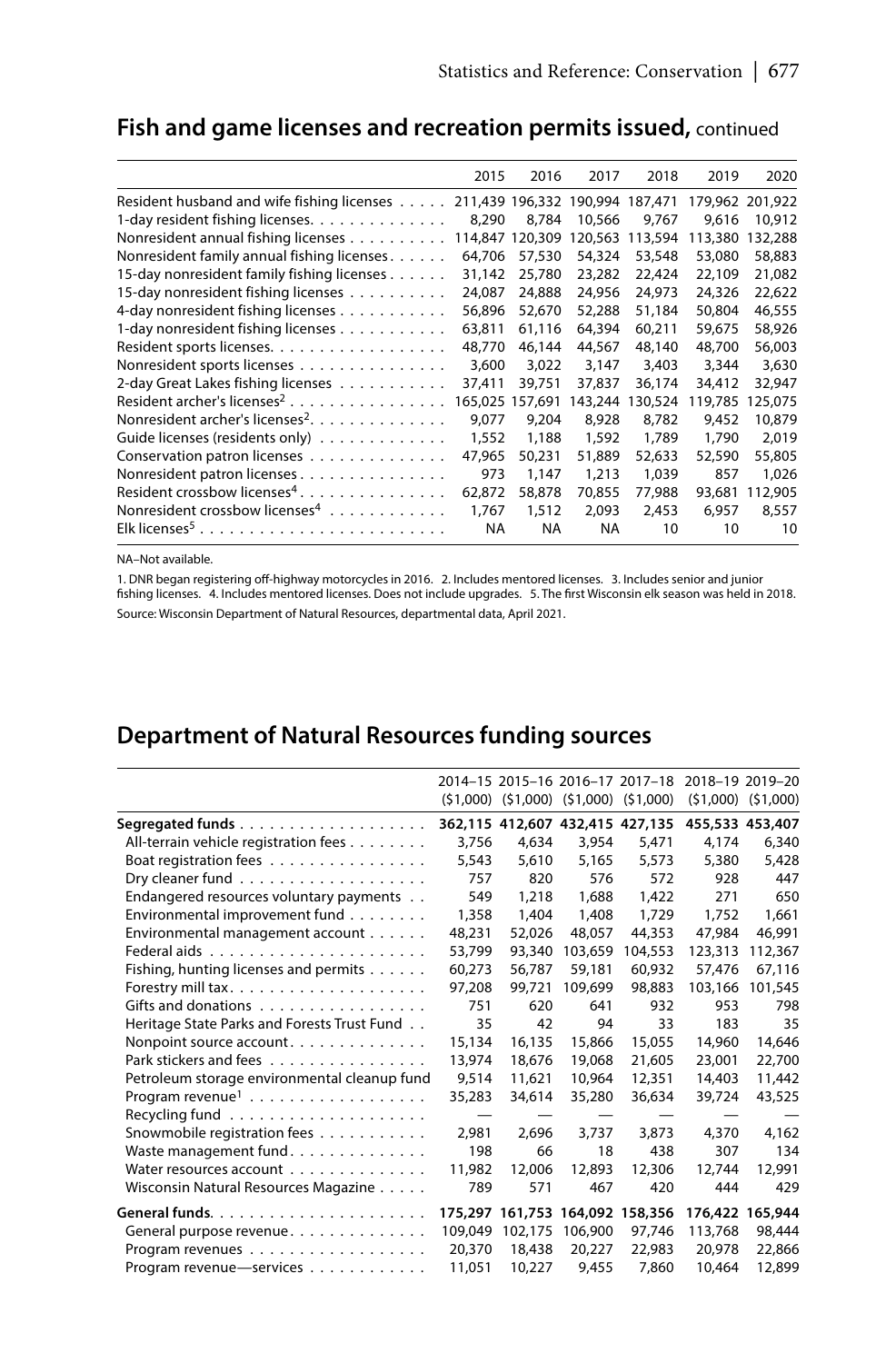# Department of Natural Resources funding sources, continued

|  |  | 2014-15 2015-16 2016-17 2017-18 2018-19 2019-20<br>$(51,000)$ $(51,000)$ $(51,000)$ $(51,000)$ $(51,000)$ $(51,000)$ |  |
|--|--|----------------------------------------------------------------------------------------------------------------------|--|
|  |  |                                                                                                                      |  |

-Represents zero.

1. Includes all segregated expenditures in assigned or dedicated appropriations.

Source: Wisconsin Department of Natural Resources, departmental data, March 2021.

# **Department of Natural Resources expenditures**

|                                        |        | $(51,000)$ $(51,000)$ | 2014-15 2015-16 2016-17 2017-18 2018-19 2019-20 | $(51,000)$ $(51,000)$    | (51000)                         | (51000) |
|----------------------------------------|--------|-----------------------|-------------------------------------------------|--------------------------|---------------------------------|---------|
| Program                                |        |                       |                                                 |                          |                                 |         |
| Fish, wildlife, and parks (FWP)        | 89,477 | 85,711                | 87,401                                          | 85,706                   | 93,519                          | 93,547  |
| Wildlife management                    | 21,618 | 20,260                | 21,248                                          | 24,285                   | 27,854                          | 26,819  |
|                                        | 5,613  | 5,235                 | 5,540                                           | 5,455                    | 5,823                           | 5,783   |
| Fisheries management                   | 27,384 | 26,060                | 25,509                                          | 26,322                   | 26,441                          | 27,943  |
|                                        | 18,010 | 17,282                | 17,720                                          | 17,842                   | 17,802                          | 17,256  |
| Endangered resources.                  | 5,867  | 6,068                 | 6,648                                           | 6,939                    | 8,210                           | 8,288   |
| Facilities and lands                   | 9,911  | 9,690                 | 9,438                                           | $\overline{\phantom{0}}$ |                                 |         |
| Property management                    |        |                       |                                                 | 3.744                    | 6.168                           | 6.275   |
| FWP program management                 | 1,074  | 1,116                 | 1,298                                           | 1,119                    | 1,221                           | 1,183   |
|                                        | 52,903 | 53,247                | 61,655                                          | 53,403                   | 58,092                          | 56,441  |
| Public safety and resource protection  | 41,362 | 39,316                | 40,425                                          | 36,145                   | 35,315                          | 39,378  |
| Law enforcement.                       | 30,921 | 30,913                | 31,230                                          | 35,383                   | 34,598                          | 39,378  |
| Integrated science services.           | 9,574  | 7,617                 | 8,356                                           |                          |                                 |         |
| Enforcement/science program management | 867    | 786                   | 839                                             | 762                      | 717                             |         |
| Environmental management (EM)          | 74,494 | 70,249                | 69,667                                          | 72,080                   | 75,960                          | 79,291  |
| Drinking and groundwater               | 13.034 | 12.931                | 13,464                                          | 13,755                   | 14,952                          | 15.498  |
|                                        | 26,444 | 22,427                | 22,922                                          | 23,299                   | 27,044                          | 27,104  |
|                                        | 13,722 | 14,049                | 13,366                                          | 10,911                   | 13,166                          | 13,009  |
| Waste and materials management         | 7,434  | 6,962                 | 7,106                                           | 7,159                    | 7,376                           | 7,225   |
| Remediation and redevelopment.         | 11,461 | 11,348                | 10,529                                          | 15,689                   | 12,159                          | 14,985  |
| EM program management $\ldots$ , , ,   | 2,399  | 2,532                 | 2,280                                           | 1,267                    | 1,263                           | 1,470   |
|                                        | 42,575 | 45,700                | 43,735                                          | 44,718                   | 47,270                          | 48,501  |
| Fish and wildlife aids                 | 1,565  | 1,578                 | 1,367                                           | 848                      | 1,862                           | 1,516   |
|                                        | 8,561  | 9,869                 | 8,571                                           | 8,005                    | 9,611                           | 8,091   |
|                                        | 12,290 | 12,730                | 12,105                                          | 13,825                   | 13,694                          | 16,422  |
| Aids in lieu of taxes.                 | 15,308 | 16,916                | 16,975                                          | 17,140                   | 17,229                          | 17,325  |
|                                        | 2,277  | 2,277                 | 2,277                                           | 2,277                    | 2,277                           | 2,532   |
| Wildlife damage aids.                  | 2,574  | 2,330                 | 2,440                                           | 2,623                    | 2,597                           | 2,615   |
|                                        | 33,630 | 34,643                | 35,803                                          | 35,669                   | 38,090                          | 33,961  |
| Water quality aids                     | 6,093  | 5,807                 | 6,839                                           | 6,260                    | 6,307                           | 6,269   |
| Solid and hazard waste aids            | 21,446 | 20,163                | 21,103                                          | 20,829                   | 20,162                          | 20,411  |
| Environmental aids.                    | 5,067  | 6,373                 | 5,912                                           | 6,509                    | 9,011                           | 5,677   |
| Environmental planning aids.           | 232    | 172                   | 294                                             | 365                      | 303                             | 285     |
| Nonpoint aids                          | 792    | 2,128                 | 1,655                                           | 1,706                    | 2,307                           | 1,319   |
|                                        |        | 110,109 115,815       |                                                 |                          | 116,781 105,634 123,473 105,167 |         |
|                                        | 72,382 | 77,986                | 87,567                                          | 79,399                   | 93,821                          | 79,788  |
|                                        | 4,468  | 4,725                 | 4,856                                           | 4,093                    | 4,470                           | 4,077   |
|                                        | 29,845 | 29,598                | 20,766                                          | 18,737                   | 21,282                          | 17,901  |
| Administrative facility                | 3,414  | 3,506                 | 3,592                                           | 3,405                    | 3,900                           | 3,401   |
| Acquisition and development            | 10.743 | 13,223                | 9,479                                           | 9,690                    | 9,276                           | 9,873   |
|                                        | 1,384  | 1,084                 | 995                                             | 741                      | 1,497                           | 2.176   |
|                                        | 1,838  | 198                   | 752                                             | 314                      | 552                             | 220     |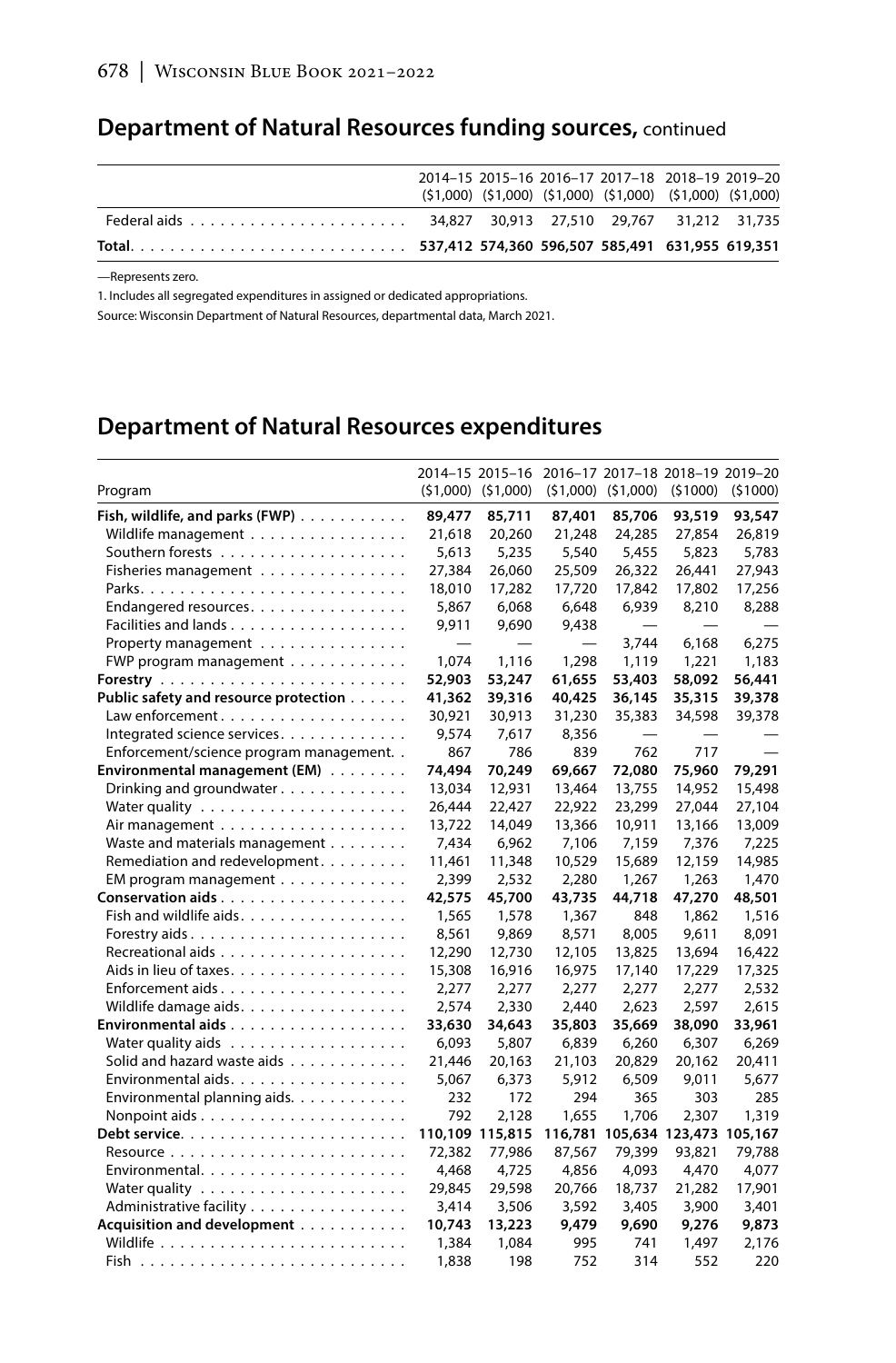| Program                                             |                          | $(51,000)$ $(51,000)$    | 2014-15 2015-16 2016-17 2017-18 2018-19 2019-20 | $(51,000)$ $(51,000)$    | (51000)                         | (51000) |
|-----------------------------------------------------|--------------------------|--------------------------|-------------------------------------------------|--------------------------|---------------------------------|---------|
|                                                     | 918                      | 5,324                    | 1,572                                           | 285                      | 314                             | 1,070   |
|                                                     | 317                      | 361                      | 379                                             | 327                      | 233                             | 475     |
|                                                     | 3.625                    | 1.746                    | 2.310                                           | 1.639                    | 3.492                           | 2.649   |
| Endangered resources.                               | 308                      | 848                      | 320                                             | 254                      | 85                              | 121     |
|                                                     | 2,153                    | 3,590                    | 3,142                                           | 5.530                    | 1,529                           | 1.657   |
| Property management                                 |                          |                          |                                                 | 600                      | 1.574                           | 1,505   |
|                                                     | 163                      | 72                       | 4                                               |                          |                                 |         |
|                                                     | 37                       | $\overline{\phantom{m}}$ | 5                                               | $\overline{\phantom{0}}$ |                                 |         |
| Administration                                      | 22,401                   | 23,898                   | 21,986                                          | 24,191                   | 22,180                          | 23,751  |
|                                                     | 1,707                    | 1,648                    | 1,906                                           | 1,437                    | 1,486                           | 1,593   |
|                                                     | 2.369                    | 2.358                    | 2.158                                           | 2.210                    | 2.439                           | 2,450   |
| Management and budget                               | 547                      | 530                      | 427                                             | 640                      | 446                             | 612     |
|                                                     | 7.336                    | 7.514                    | 7,651                                           | 7.498                    | 7.676                           | 7,524   |
| Nonbudget accounts                                  | 10.442                   | 11,848                   | 9.844                                           | 12,406                   | 10.133                          | 11,572  |
| Internal services (IS)                              | 19,743                   | 20,261                   | 20,287                                          | 31,193                   | 32,312                          | 32,884  |
| Finance                                             | 7.035                    | 7,633                    | 6,837                                           | 6,893                    | 6.329                           | 6,396   |
| Facilities and lands                                |                          | $\overline{\phantom{m}}$ | $\overline{\phantom{m}}$                        | 9.164                    | 8.064                           | 8.338   |
| Technology services                                 | 8.964                    | 8.917                    | 9.691                                           | 8.840                    | 10.812                          | 11,601  |
| Human resources                                     | 3,744                    | 3,711                    | 3,759                                           | 2,686                    | 2,900                           | 2,645   |
| IS program management $\ldots \ldots \ldots \ldots$ | $\overline{\phantom{0}}$ |                          |                                                 | 3,610                    | 4.207                           | 3,904   |
| External Services (EX).                             | 39,970                   | 72,298                   | 89,170                                          | 87,062                   | 96,464                          | 96,527  |
| Watershed management                                | 14,435                   | 13,768                   | 14,455                                          | 14,321                   | 16,490                          | 17,505  |
| Office of communication                             | 1.763                    | 979                      | 923                                             | 723                      | 728                             | 1,246   |
| Community financial assistance.                     | 6.284                    | 41.660                   | 56,611                                          | 55,920                   | 61.365                          | 60,714  |
| Customer & outreach services                        | 11,207                   | 9,758                    | 11,143                                          | 9,957                    | 10,473                          | 10,047  |
| Environmental analysis & sustainability             | 3,480                    | 3,409                    | 3,084                                           | 5,123                    | 5,795                           | 6,104   |
| EX program management $\ldots \ldots \ldots \ldots$ | 2,800                    | 2,724                    | 2,954                                           | 1,018                    | 1.613                           | 911     |
|                                                     |                          | 537,407 574,361          |                                                 |                          | 596,389 585,491 631,951 619,321 |         |

### Department of Natural Resources expenditures, continued

Note: Subtotals and total do not add due to rounding.

-Represents zero.

Source: Wisconsin Department of Natural Resources, departmental data, March 2021.

# **Department of Natural Resources land acquisition acres**

|             | Northern Southern |                                 | Natural |       | Wild           | Wildlife Fisheries |       |       |        |
|-------------|-------------------|---------------------------------|---------|-------|----------------|--------------------|-------|-------|--------|
| Fiscal year | forests           | forests                         | areas   | Parks | rivers         | mgt.               | mgt.  | Other | Total  |
| $2000^1$    | 496               | 110                             | 3,301   | 3,705 | 16,135         | 11,800             | 2,808 | 136   | 38,489 |
| 2001.       | 149               | 194                             | 1,063   | 4.295 | 3,558          | 5,191              | 2,773 | 683   | 17,905 |
| 2002.       | 5,525             | 208                             | 3.174   | 1,349 | 607            | 4.997              | 1,595 | 258   | 17,713 |
| 2003.       | 35,464            | $\overline{\phantom{m}}$        | 5,801   | 2,029 | 2,406          | 3,765              | 1,880 | 86    | 51,432 |
| 2004.       | 4,132             | 159                             | 1.747   | 3,060 | 2,132          | 7,513              | 1,177 | 156   | 20,076 |
| 2005.       | 6.578             | 475                             | 7.477   | 3,842 | 10,692         | 5,385              | 2,308 | 329   | 37,086 |
| 2006.       | 18,799            | 103                             | 2,592   | 1,823 | 767            | 6,022              | 957   | 414   | 31,477 |
| 2007.       | 45.075            | 171                             | 2.948   | 713   | 8.793          | 3.247              | 982   | 192   | 62,120 |
| 2008.       | 8,722             | 12                              | 2,288   | 1,641 | 2,589          | 6,515              | 915   | 454   | 23,136 |
| 2009.       | 7.943             | 1.024                           | 1.844   | 1.876 | 1.867          | 2.150              | 837   | 358   | 17,899 |
| 2010.       | 8,547             | 37                              | 3,498   | 1,000 | 818            | 3,767              | 785   | 73    | 18,525 |
| 2011.       | 27,070            | 297                             | 5.845   | 3,525 | 2,729          | 5.560              | 1,786 | 5     | 46,818 |
| 2012.       | 10.866            | $\hspace{0.1mm}-\hspace{0.1mm}$ | 1,804   | 619   | 184            | 892                | 587   | 7     | 14,958 |
| 2013.       | 48,989            | 247                             | 2,697   | 891   | 437            | 3.046              | 1,430 | 157   | 57,894 |
| 2014.       | 10.283            | 144                             | 1,346   | 204   | 147            | 4,267              | 87    | 283   | 16,761 |
| 2015.       | 14,446            | 10                              | 455     | 1.049 | 81             | 1.404              | 843   | 218   | 18,506 |
| 2016.       | 22,340            | 92                              | 245     | 358   | $\overline{4}$ | 6.671              | 358   | 85    | 30,152 |